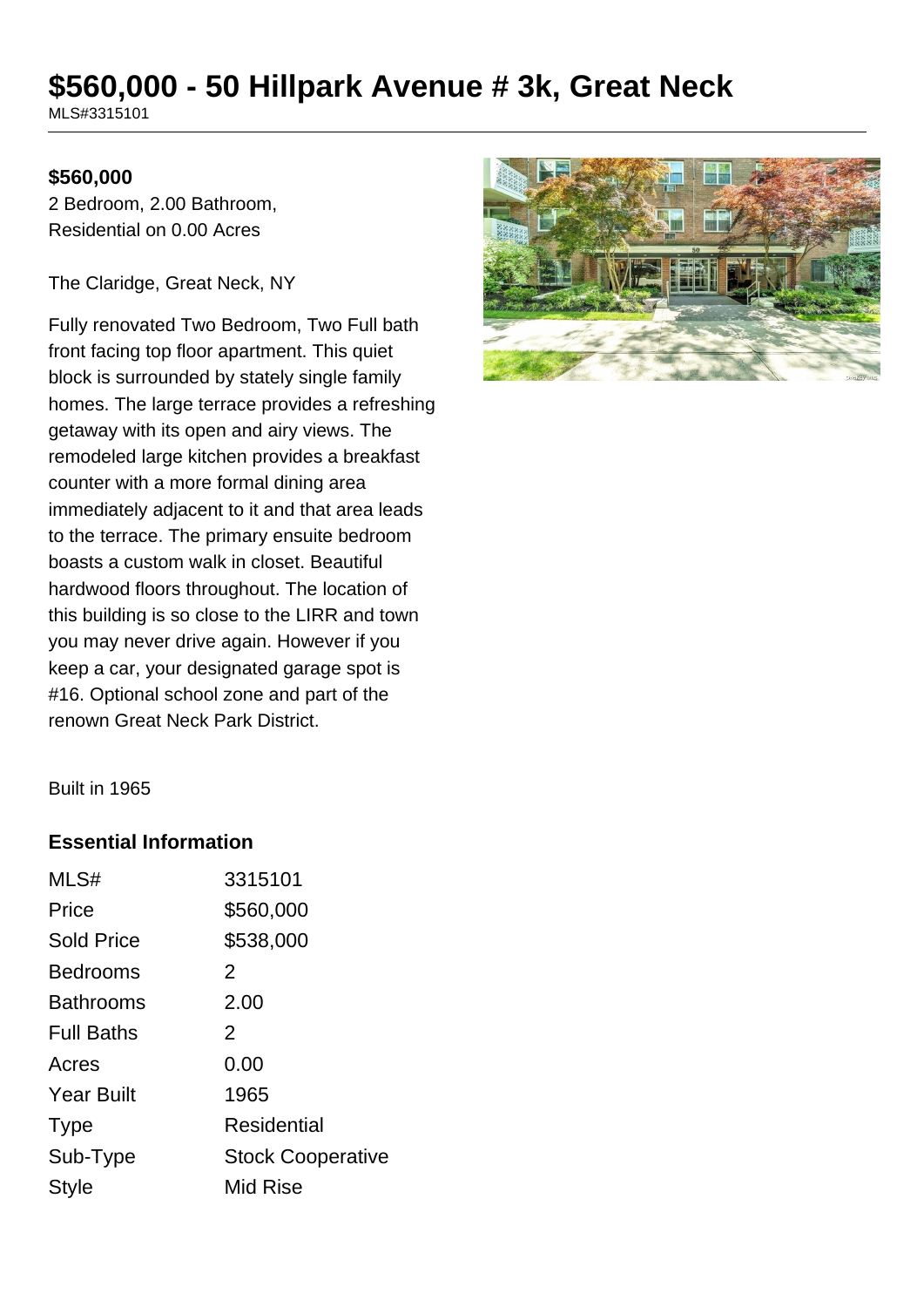### Status Closed

# **Community Information**

| Address      | 50 Hillpark Ave # 3K |
|--------------|----------------------|
| Subdivision  | The Claridge         |
| City         | <b>Great Neck</b>    |
| County       | <b>Nassau</b>        |
| <b>State</b> | <b>NY</b>            |
| Zip Code     | 11021                |

# **Amenities**

| <b>Features</b>       | <b>Near Public Transit</b> |
|-----------------------|----------------------------|
| <b>Parking Spaces</b> | 1                          |
| Parking               | Assigned, Garage           |
| # of Garages          | 1                          |
| Garages               | Assigned, Garage           |

## **Interior**

| Interior                 | Hardwood                                               |
|--------------------------|--------------------------------------------------------|
| <b>Interior Features</b> | Elevator, Granite Counters, Storage, Walk-In Closet(s) |
| Heating                  | <b>Baseboard</b>                                       |
| Cooling                  | Zoned                                                  |
| # of Stories             | 3                                                      |

## **Exterior**

| <b>Exterior</b>                  | <b>Brick</b>               |
|----------------------------------|----------------------------|
| <b>Exterior Features</b> Balcony |                            |
| Lot Description                  | <b>Near Public Transit</b> |
| Construction                     | <b>Brick</b>               |

## **School Information**

| <b>District</b> | <b>Great Neck</b>                     |
|-----------------|---------------------------------------|
| Elementary      | Saddle Rock School                    |
| <b>Middle</b>   | <b>Great Neck South Middle School</b> |
| High            | <b>Great Neck South High School</b>   |

# **Additional Information**

| Date Listed | May 22nd, 2021   |
|-------------|------------------|
| Date Sold   | March 25th, 2022 |